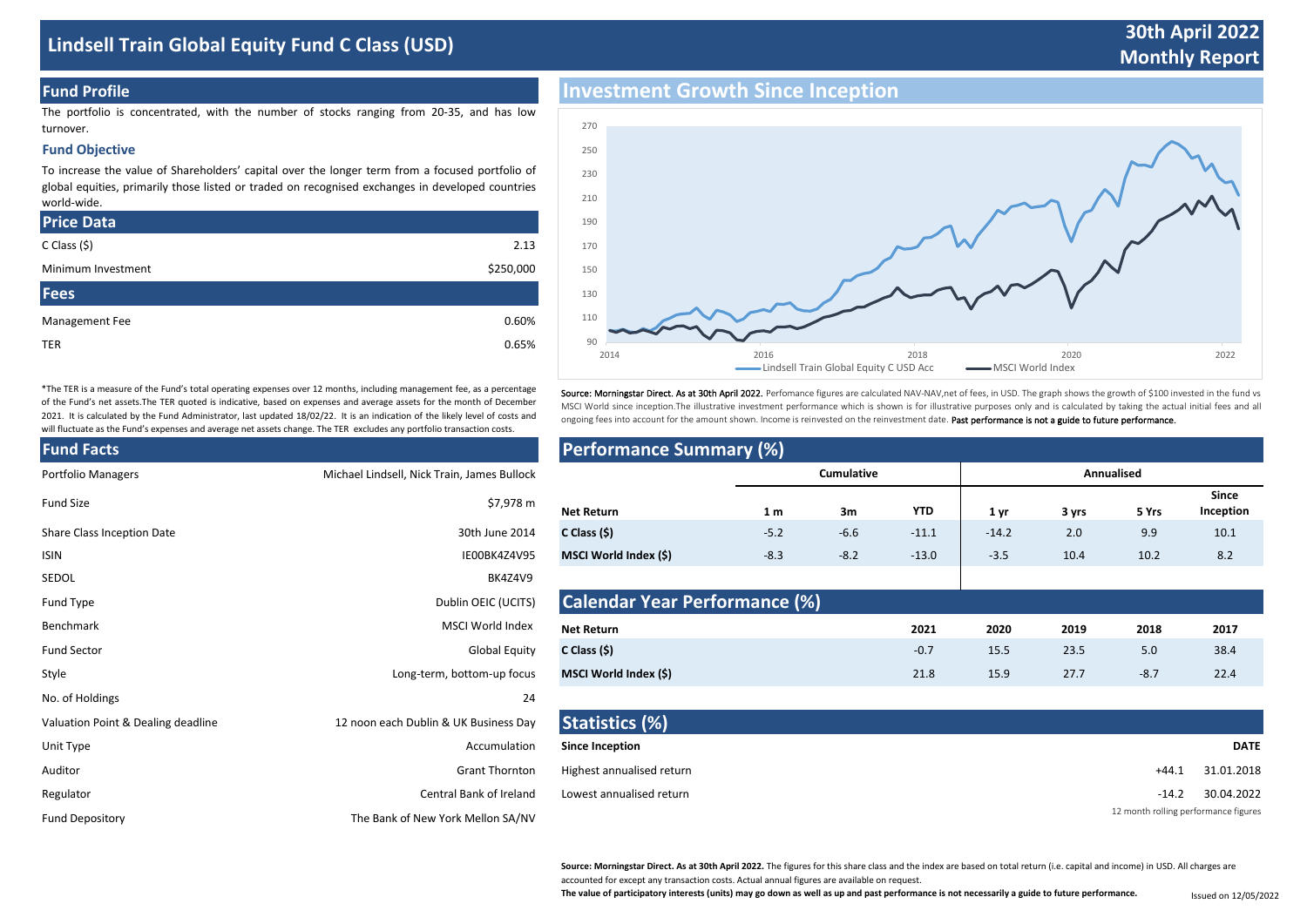## **Lindsell Train Global Equity Fund C Class (USD)**

| <b>Top Ten Equity Holidings (%)</b> |        | <b>Sector Allocation (%)</b>  |        | <b>Country Allocation (%)</b> |        |
|-------------------------------------|--------|-------------------------------|--------|-------------------------------|--------|
| Diageo                              | 9.13%  | <b>Consumer Staples</b>       | 42.2%  | UK                            | 31.0%  |
| London Stock Exchange Group         | 8.80%  | <b>Communication Services</b> | 17.7%  | <b>USA</b>                    | 33.3%  |
| Nintendo                            | 7.64%  | Financials                    | 13.6%  | Japan                         | 21.7%  |
| Heineken Holding                    | 6.98%  | <b>Information Technology</b> | 9.7%   | Europe ex-UK                  | 12.7%  |
| Unilever                            | 5.31%  | <b>Consumer Discretionary</b> | 8.1%   | Cash                          | 1.3%   |
| Prada                               | 4.94%  | Industrials                   | 4.9%   | Total                         | 100.0% |
| RELX                                | 4.90%  | <b>Health Care</b>            | 2.5%   |                               |        |
| World Wrestling Entertainment       | 4.84%  | Cash                          | 1.3%   |                               |        |
| PepsiCo                             | 4.83%  | Total                         | 100.0% |                               |        |
| Mondelez International              | 4.83%  |                               |        |                               |        |
| Total                               | 62.19% |                               |        |                               |        |

| Sector Allocation (%)         |        |
|-------------------------------|--------|
| <b>Consumer Staples</b>       | 42.2%  |
| <b>Communication Services</b> | 17.7%  |
| Financials                    | 13.6%  |
| <b>Information Technology</b> | 9.7%   |
| <b>Consumer Discretionary</b> | 8.1%   |
| Industrials                   | 4.9%   |
| Health Care                   | 2.5%   |
| Cash                          | 1.3%   |
| Total                         | 100.0% |

## **30th April 2022 Monthly Report**

| <b>Country Allocation (%)</b> |        |
|-------------------------------|--------|
| UK                            | 31.0%  |
| <b>USA</b>                    | 33.3%  |
| Japan                         | 21.7%  |
| Europe ex-UK                  | 12.7%  |
| Cash                          | 1.3%   |
| Total                         | 100.0% |

### **Portfolio Manager's Comments**

As signalled last month, we have been building a new position that now unveiled will, I hope, excite few eyebrows. Fair Isaac Corporation (FICO) strikes us as so apt a Lindsell Train holding that the real surprise might be why we didn't own it already. That FICO, a US listed, and domiciled company should also have a home in our newer North American equity portfolio will I trust make similar sense.

Since long before the pandemic, but highlighted by its influence, we have looked for ways to participate in the extraordinary wealth creation synchronous with the reshaping of world markets around capital-light digital leaders. The challenge for us as long-term investors is to find present-day winners that we can count on to endure so far into the future. This challenge is accentuated by a key strength - or as some might view it, weakness - of our approach: our insistence on heritage. Taking comfort from a solid, time-tested model that already works and seeking evidence of a self-reinforcing economic moat: one where its supporting dynamics strengthen with both time and testing. These are not common characteristics, but we think we've found them in some places: deeply integrated software developers (e.g., Intuit), companies that establish or embed into their ecosystems (LSE, PayPal, Hargreaves Lansdown, Japan Exchange Group, eBay), and businesses that benefit from the semi-monopolistic provision and/or analysis of important IP and data (RELX, LSE again). Some rare entities fit all three such categorisations, and in our estimation, FICO is such a beast.

At FICO's core (half of revenues and essentially all the profits) are its eponymous scores, representing a pure expression of capital-light, deeply moated, data-rooted benchmark IP. Think of them as the S&P and Moody's of consumer credit rolled into one. For the scores have almost no direct competition, with by way of example 98% of US securitizations citing FICO as their sole risk measure. As with the rating agencies, the scores' moat derives from the sticky integration of brand, analytics, and semi-secret formula, which feeds on disparate data from the three US credit bureaus (Equifax, Experian, and TransUnion), distilling them into an understandable, incontestable, industry-and-regulator-approved three figure sum for lenders to base decisions upon. This has stayed core to the credit granting process for decades: US banks and other lenders buy billions of scores with FICO's IP embedded into the process with little incentive for anyone to switch. As an antitrust lawsuit protesting the perceived monopoly once complained, more FICO scores are sold per day than McDonalds hamburgers or Starbucks coffees.

A benchmark across the US consumer credit ecosystem, regulators trust the scores (and in many cases directly mandate them), credit investors rely on them as a coherent and consistent way to rate debt, and brand-aware consumers (now used to seeing them on bank statements) require verifiable explanations for any refusals. Even a prior attempt from the bureaus to introduce their own Vantage score has gained little traction, and more than a decade on, FICO is still used for 90% of consumer credit decisions. In fact, the four-party oligopoly is largely constructive; thanks to the strength of the IP, bureaus can price a FICO-branded package more effectively than their own, essentially white-labelled version.

Much debate has also accompanied the rise of AI, machine learning and other buzzwordy disruptions to the credit granting process. Upstart, perhaps the noisiest such rebel, IPO'd in late 2020 to a nearly 20-fold share price uplift as dramatic expansion built expectations. However, in truth Upstart and its fintech colleagues (e.g., SoFi, LendingClub and others) are also growth engines for FICO as most base their insights, at least in part, on FICO's foundational IP. Like the traditional lenders above, it would make little sense not to. As the company put it, if you want to know whether someone will pay you back, the best data to look at is whether they did in the past - and at low cost, FICO delivers the only universally accepted assessment of this. Yes, this core understanding can be supplemented with alternative data, and Upstart competes with the major banks to do so, but this does little to disturb FICO's role as underlying provider. It remains to be seen how demand for these new lenders will fare faced with rising rates, but 70-80% drops in market capitalisations since last October may already signal a damping of revolutionary fervour.

In short, FICO's scores are plumbed in. Their analytics standardise the data of the three bureaus, translating it to the lingua franca of consumer credit. The moat, backed with six decades of heritage is deep and deepens the more the scores are integrated. And the model already works - with an analytics staff of just 140 and all the scale benefits that come with such dominance, the operating margin for scores stands at 85% and up.

**Continued...**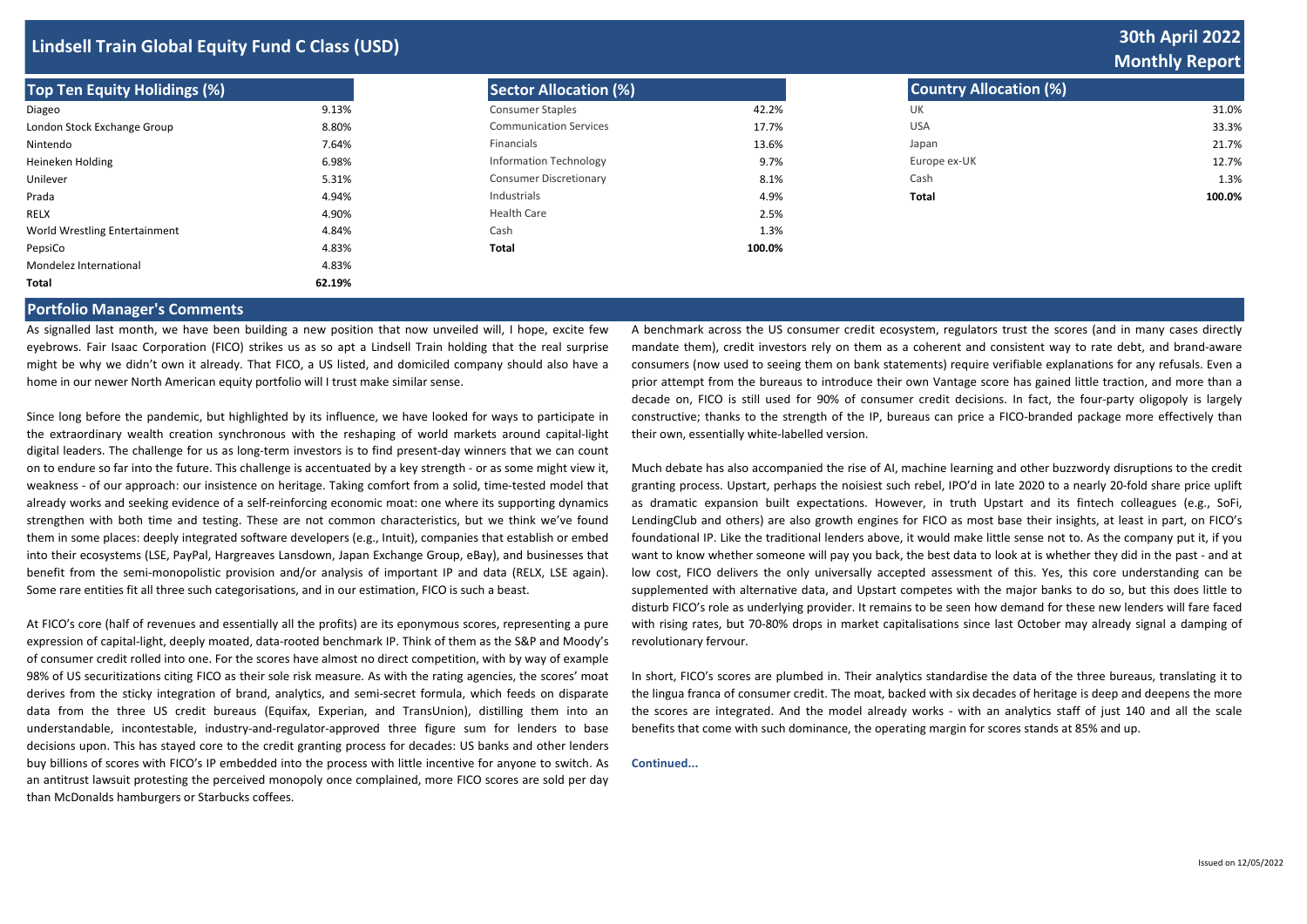## **Lindsell Train Global Equity Fund C Class (USD)**

### **Portfolio Manager's Comments**

But such eminence comes at a cost. A softening of the price down from recent all-time highs helped prompt our purchase, yet FICO still trades at earnings multiples of 25-30x; a clear premium to the MSCI World's high-teens rating. Why might this be justified and where do we go from here? Supported by the long-term fall in interest rates, volumes across FICO's end markets (mortgages, auto loans, credit card issuance, etc.) have grown at a steady if gentle pace, dented only by the financial crisis. It would be imprudent to assume this tailwind as perpetual. However, in 2018 after decades of flat fees (meaning real deflation) FICO awoke to its pricing power, embarking on a program of double-digit price hikes. In an inflationary world, the resultant inelasticity this demonstrated, coupled with top-line and margin/return-on-capital expansion has been motivating. Sensitive supervision staggered across customers and verticals will be important, but management foresee an invitingly long runway for their newfound powers. For reference, available industry commentary refers to FICO prices counted in cents vs. a bureau fee of tens of dollars and a mortgage loan that to the lender could be worth several hundreds of thousands. All told, FICO have grown company-wide earnings at 11% for the past two decades, in what appears to be a stable, even accelerating trend.

And then there's software - the other half of FICO's revenue, comprising a suite of analytical and decisioning tools, born from the consumer credit offering but now extending into market leading positions in areas such as fraud detection to next-gen CRM. This is a roughly break-even amalgamation of established cash-cows alongside 'intentionally loss-making' but fast growing (40%+ year on year for each of the past ten quarters!) platformed products. At worst this provides divestment optionality, at best it hints to significant earnings upside should some of management's more ambitious plans come to fruition.

And so, I hope you'll agree that FICO meets our (and your) threshold for quality. Still a relatively small company, FICO enters at a little under 3% of your portfolio. We look forward to building it from there and will happily take advantage of any further short-term price weakness to do so.

Elsewhere, Q1 earnings season has brought reassurance of the pricing power already intrinsic to your portfolio not least across our consumer names. At a time where Unilever now expects as much as €4.8bn of raw material cost inflation during 2022 (signalling margins at the lower end of their 16-17% band), to have successfully grown organic sales by 8% through pricing is cause for optimism - even if accompanied by a mild (-1%) volume headwind. Our other consumer franchises arguably fared even better: Mondelez grew Q1 organic sales by 9% with half due to price, Pepsi delivered yet another double-digit sales growth quarter, up almost 14% with over two thirds from price/mix, and Heineken boasted knock-out 25% organic sales growth, again with two thirds from price/mix. As cost pressures continue if not intensify (note Indonesia's recent trading ban on palm oil exports), we view this clear ability to pass these on as a compellingly real competitive advantage.

#### **James Bullock, 5th May 2022**

Source Data: Lindsell Train Ltd & Bloomberg; As of 30th April 2022.

The top three absolute contributors to the Fund's performance in April were Unilever, Heineken, and PepsiCo and the top three absolute detractors were PayPal, Walt Disney, and Japan Exchange Group.